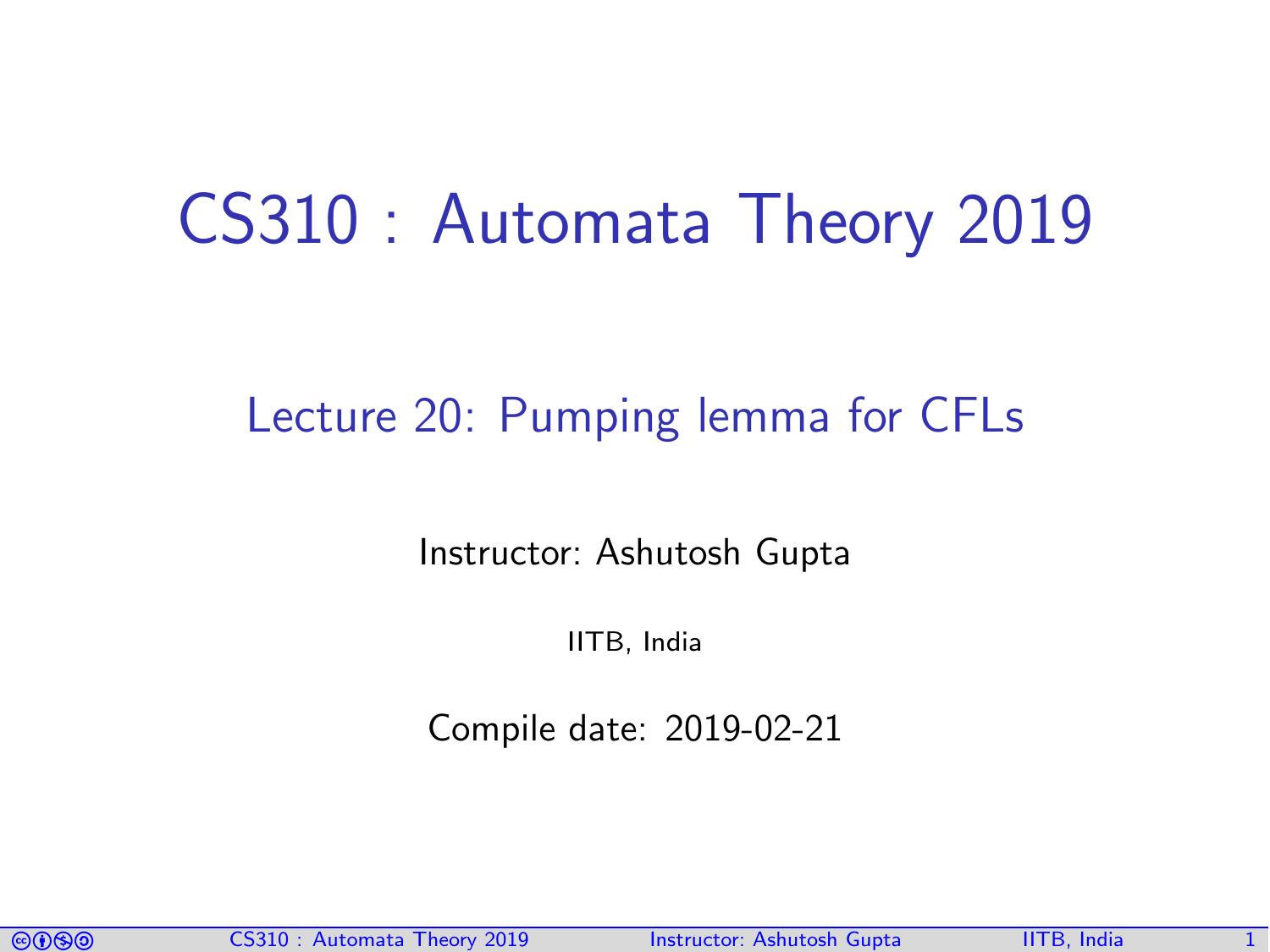#### Yield size

#### Theorem 20.1

<span id="page-1-0"></span>Let a parse tree be according to a Chomsky-Normal-Form grammar, and the yield of the tree is w. If the length of the longest path is n , then  $|w| \leq 2^{n-1}.$ 

#### Exercise 20.1

Prove the above theorem via an induction on n.

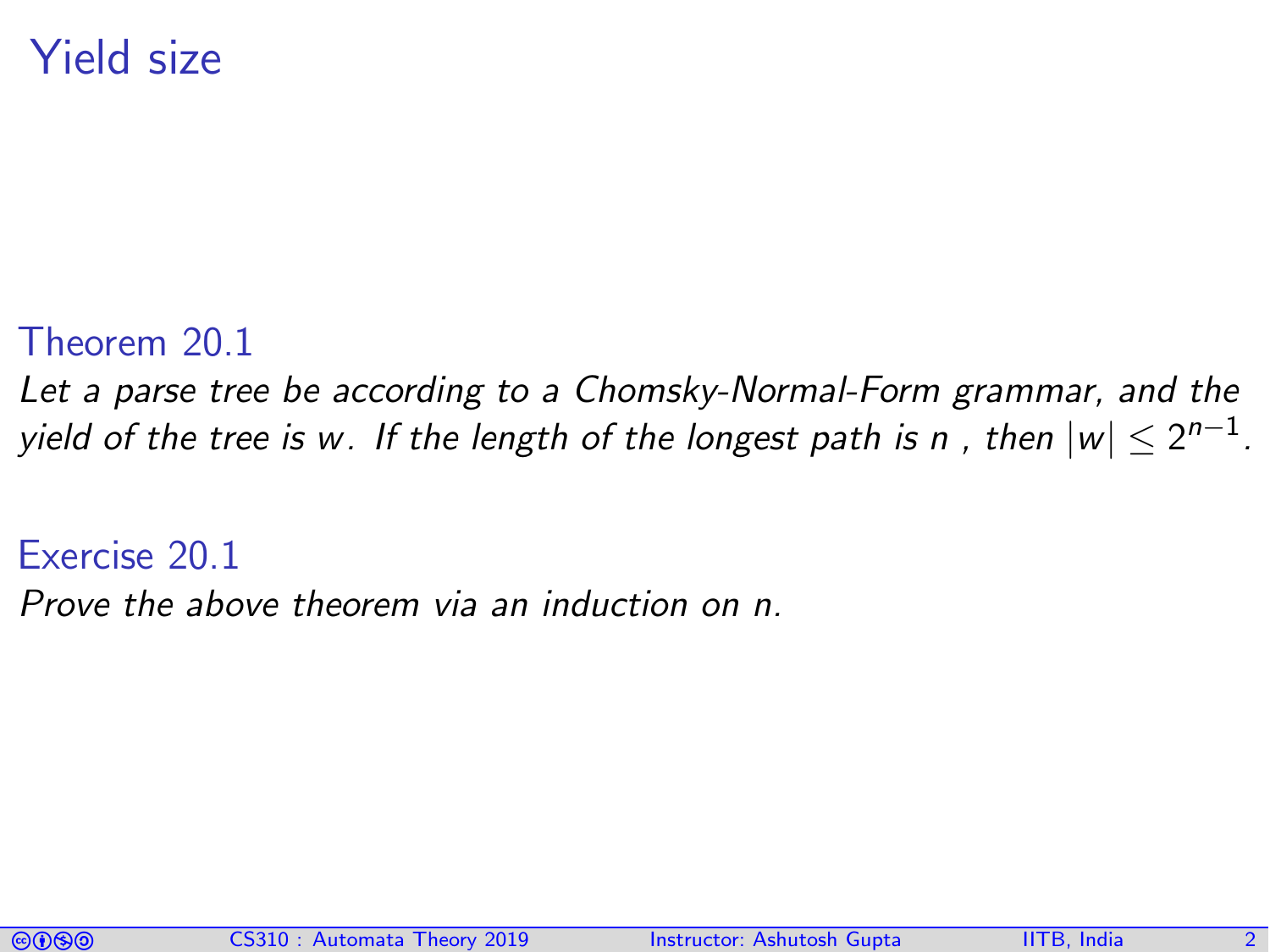## Pumping lemma for CFLs

Theorem 20.2

Let L be a CFL. Then there is a constant n such that if  $z \in L$  such that  $|z| > n$ , then we can write

$$
z = uvwxy,
$$

subject to the following conditions:



#### Exercise 20.2

Can the following strings be empty?  $\overline{u}$ 

$$
\begin{array}{c}\n\blacktriangleright\n\end{array}
$$



 $\blacktriangleright$  v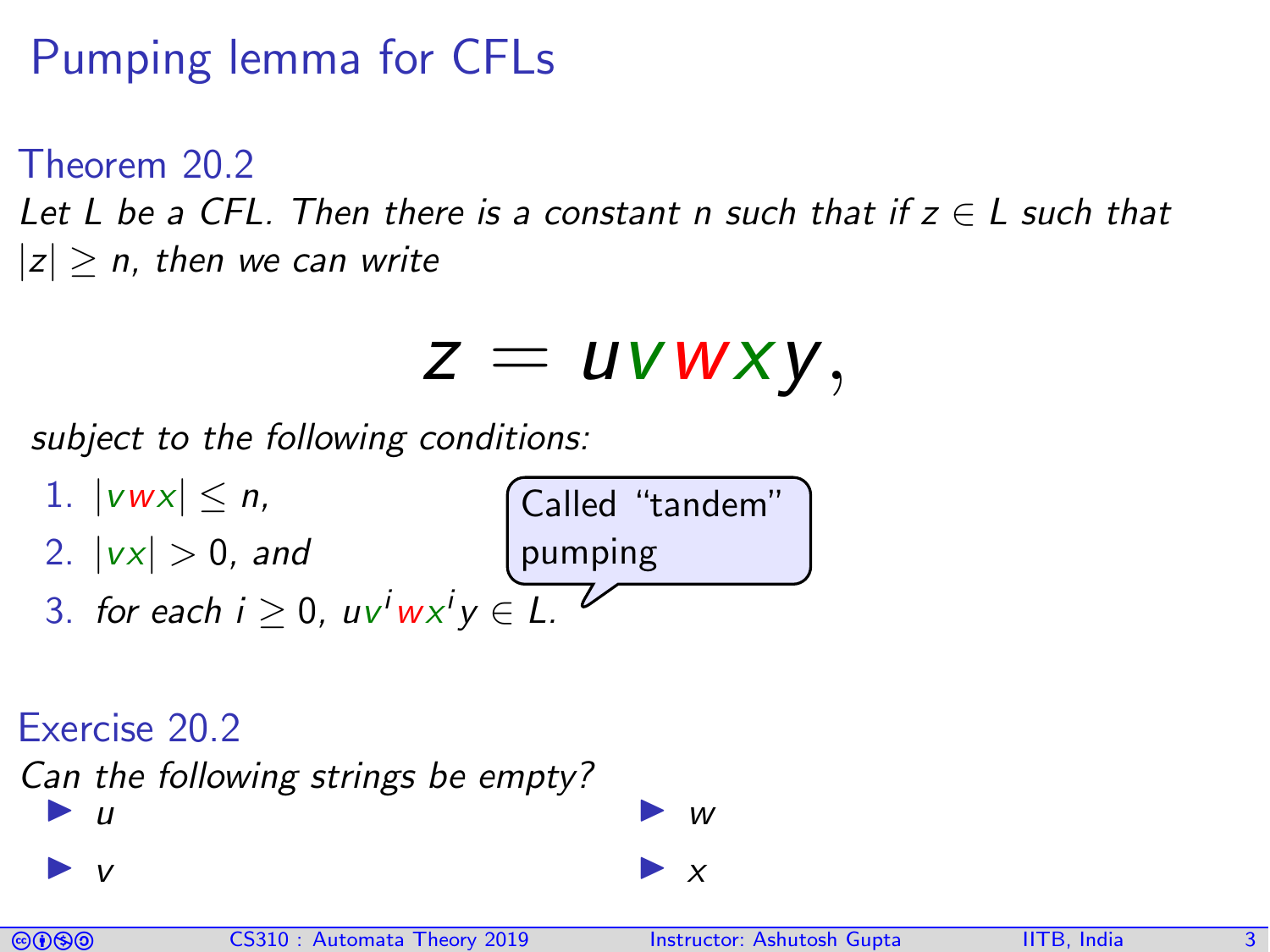#### Example: tandem pumping

Example 20.1

Consider a parse tree for word  $10\times 0 + 1+11$  due to some CFG



We can use repeated  $S$  on a path to generate tandem pumping.

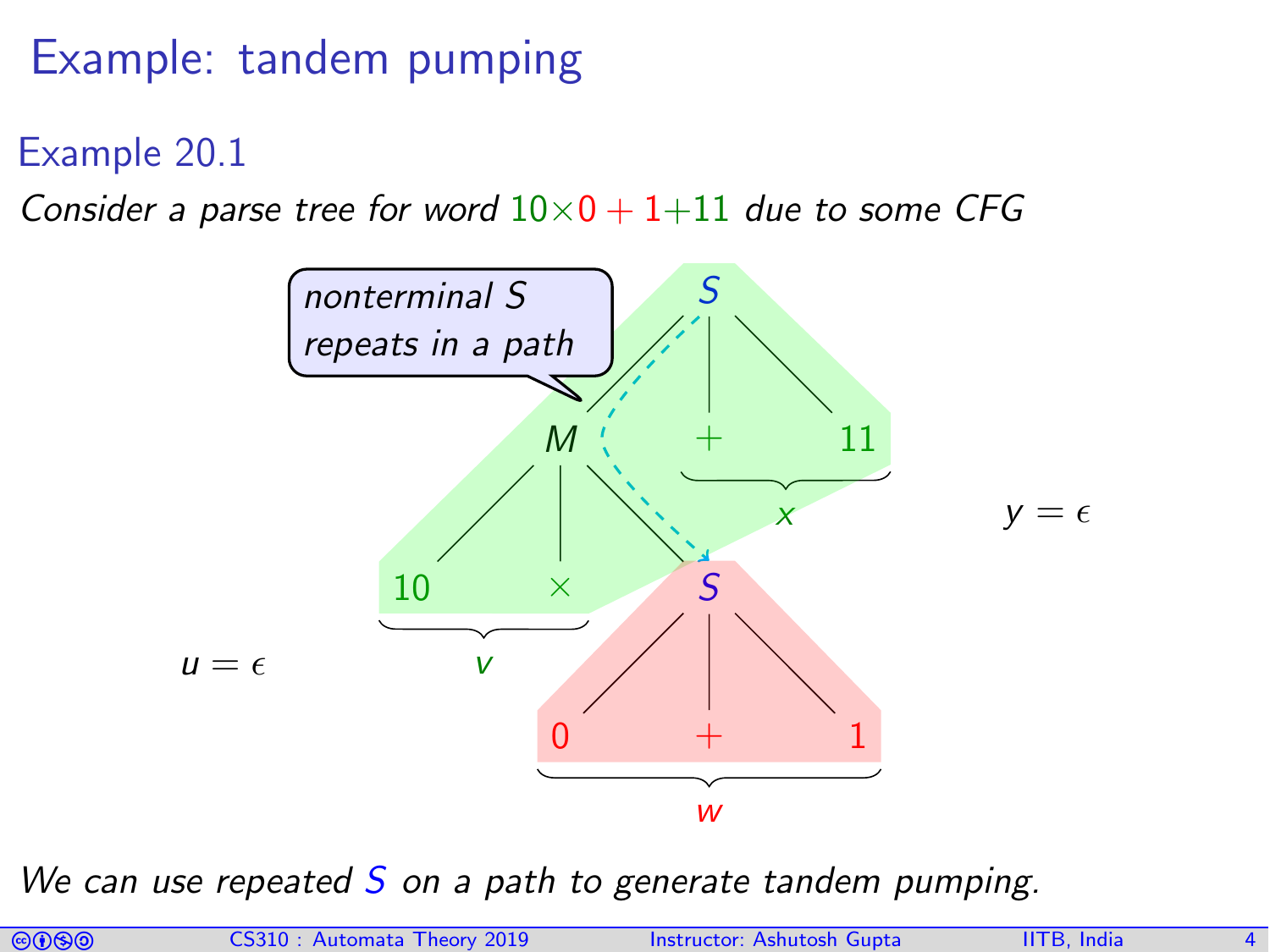#### Example: tandem pumping (contd.)





If parse tree is large enough, we will repeat some nonterminal in a path.

# Therefore, tandem pumping.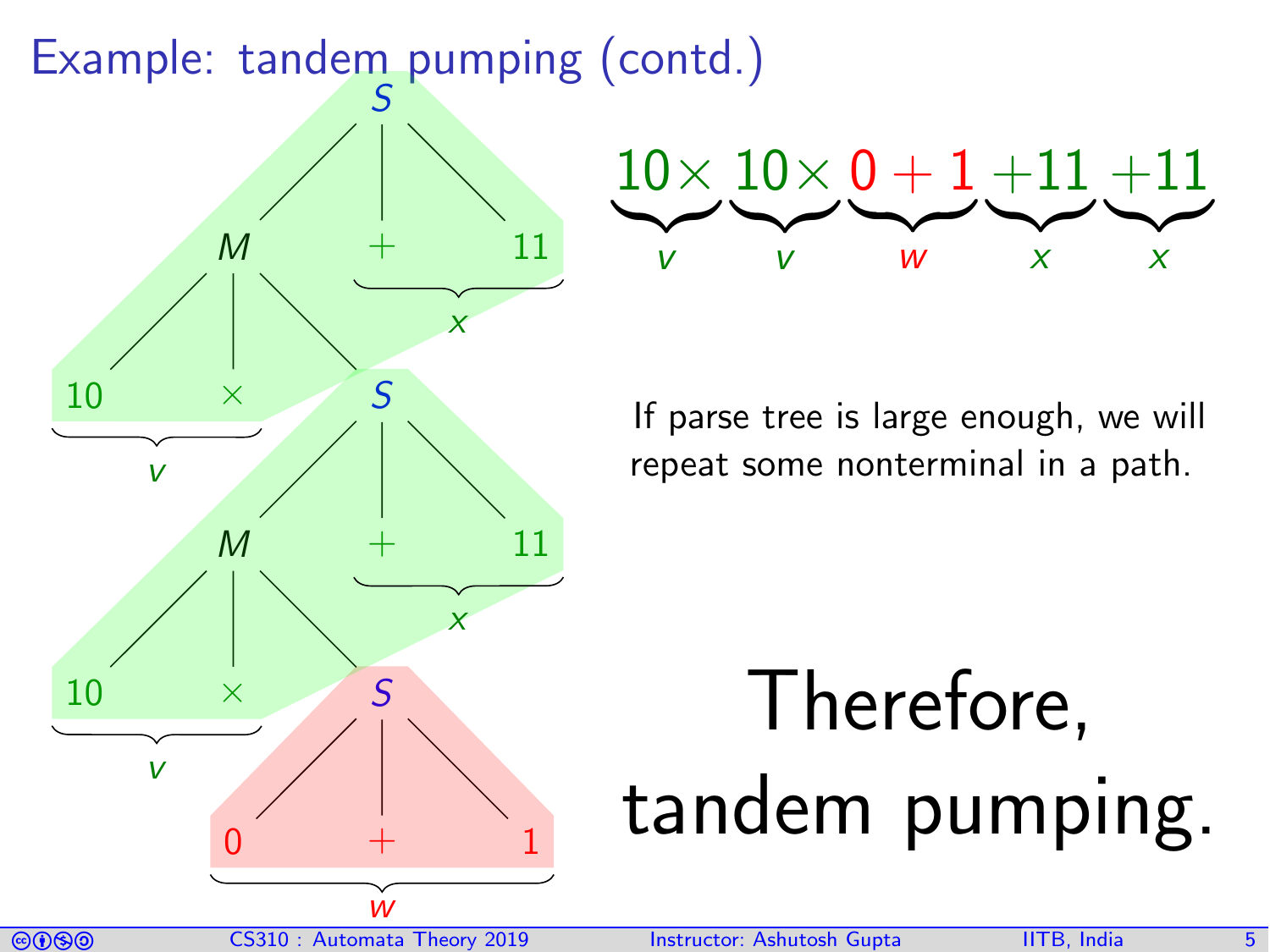#### Pumping lemma for CFLs

#### Proof.

Let  $G = (N, T, P, S)$  be a CNF grammar for  $L \{ \epsilon \}$ . (why?) Let  $|N| = m$ .

We cannot find such a grammar if L is  $\emptyset$  or  $\{\epsilon\}$ . However, in both the cases the theorem trivially holds.(why?) We need not worry of  $\epsilon$  word, since we can always choose  $n > 0$ .

Let  $n = 2^m$ . Let us choose  $z \in L$  such that  $|z| > n$ . Let us consider a parse tree for  $z$ .

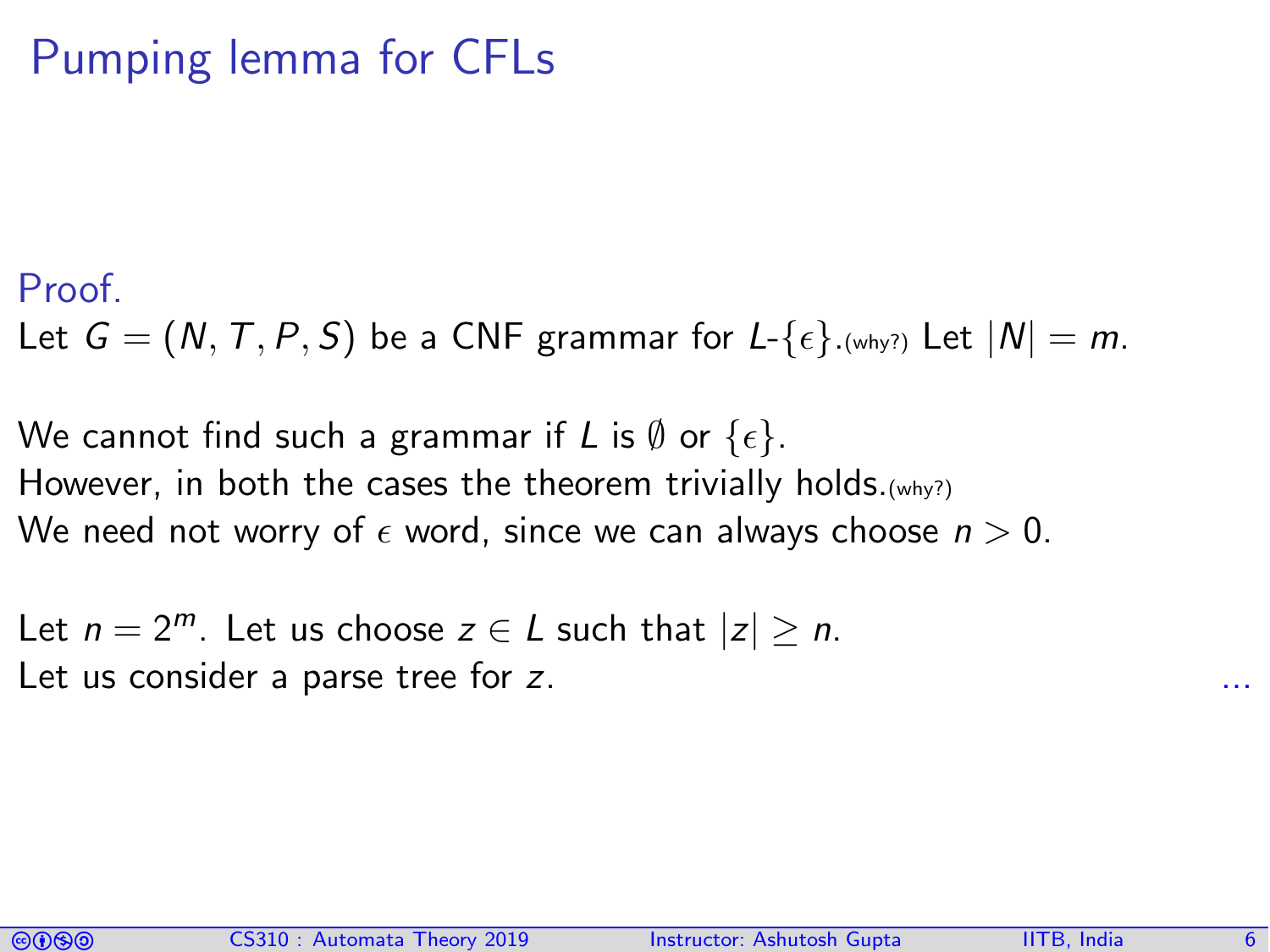## Pumping lemma for CFLs II

#### Proof(Contd.).

Due to theorem [20.1,](#page-1-0) if largest path is a parse tree is  $m$ , then the largest yield is  $2^{m-1} = n/2$ .

Therefore, the parse tree of z has a path longer than  $m$ . Consider annotations on the path be  $A_1...A_k$  where  $k > m$ .



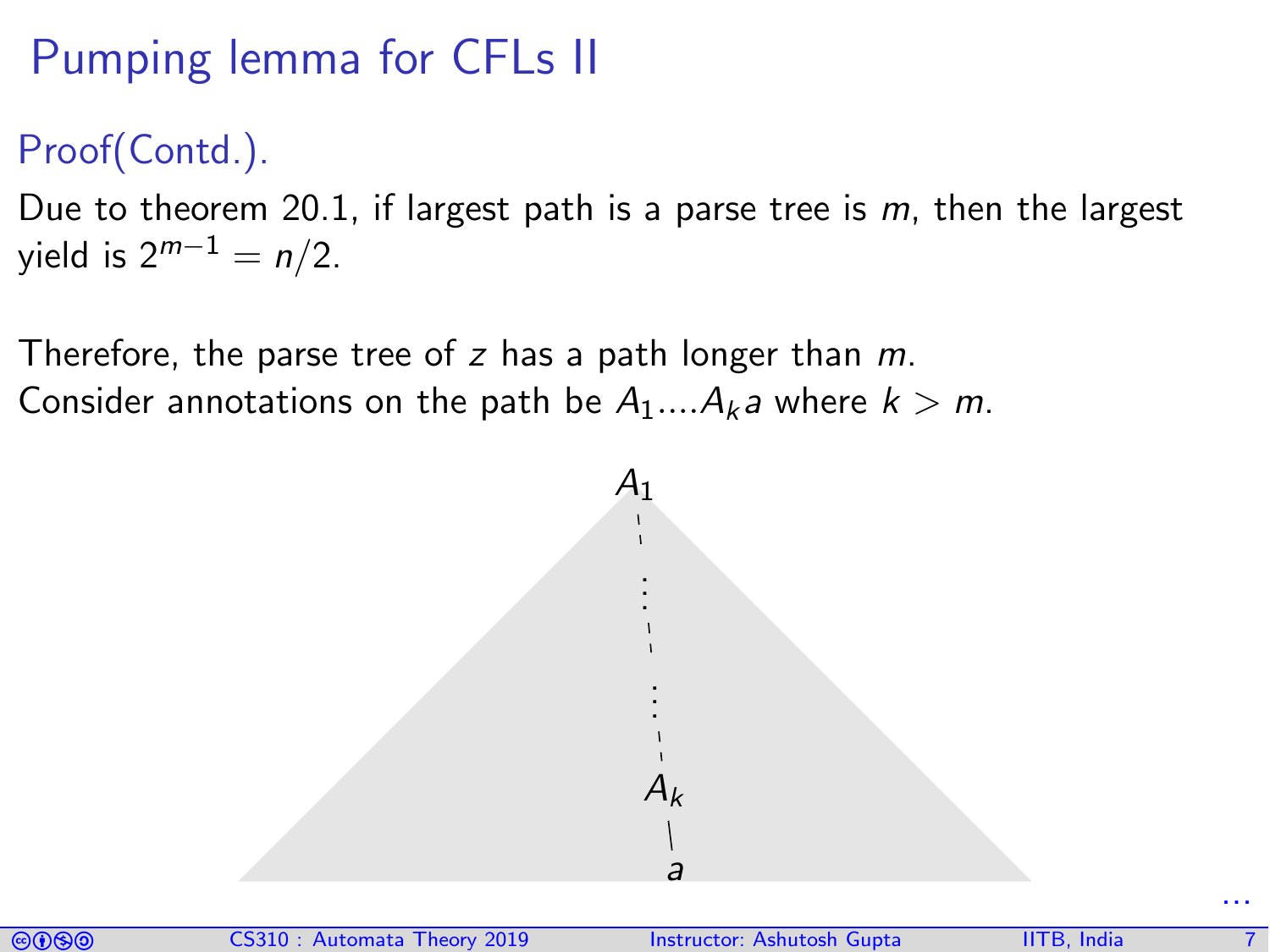## Pumping lemma for CFLs III



There must be *i* and *j* such that  $A_i = A_j$  and



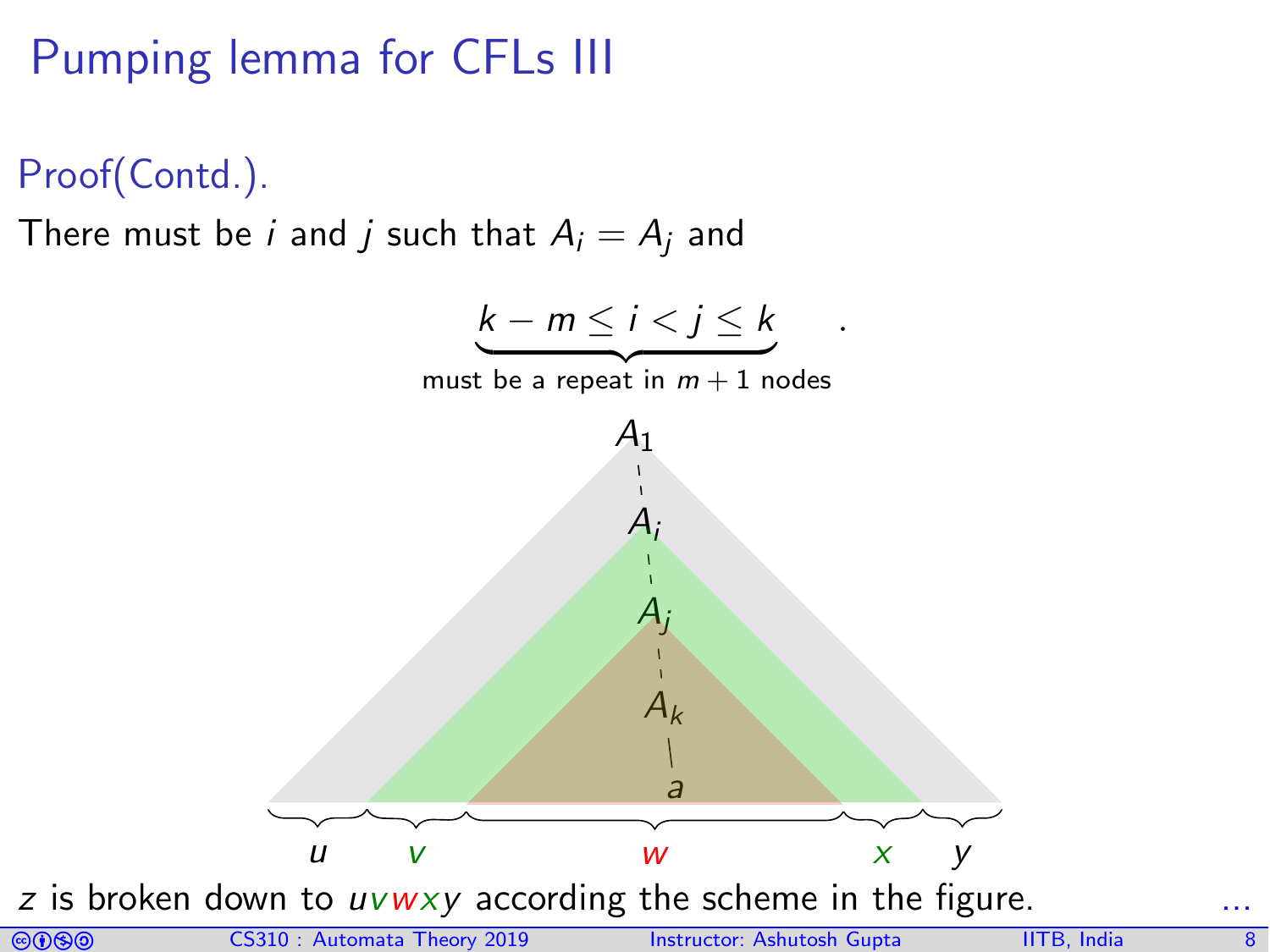## Pumping lemma for CFLs IV

#### Proof(Contd.).

claim:  $|vwx| \leq n$ 

All paths in subtree from  $A_i$  are at most  $m+1$ .  $vwx$  is the yield of the subtree.



Due to theorem [20.1,](#page-1-0)  $|vwx| ≤ 2^{(m+1)-1} = n$ . ...

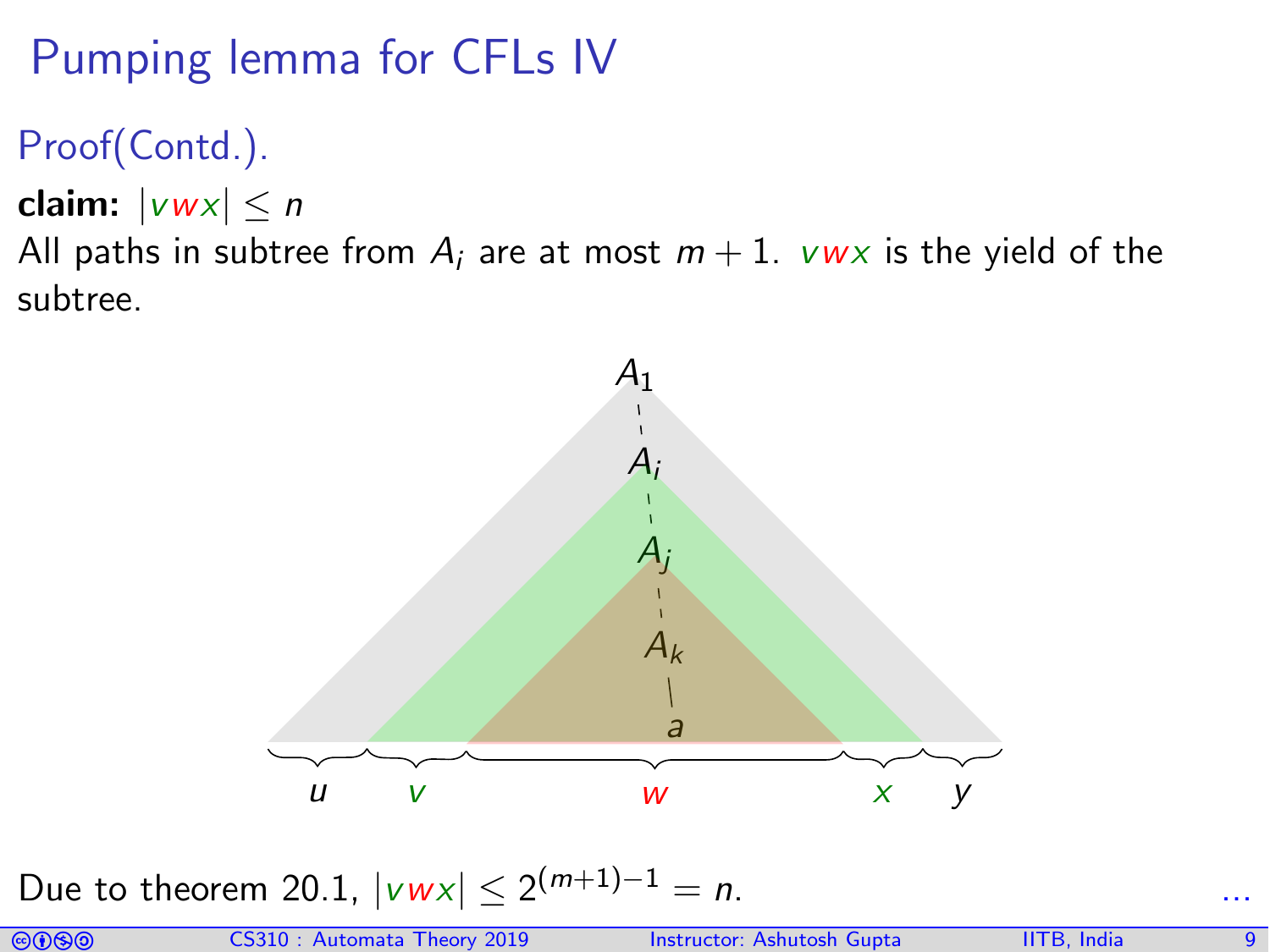## Pumping lemma for CFLs V

#### Proof(Contd.).

claim:  $|vx| > 0$ 

Since the grammar G is in in CNF, no unit or epsilon productions. Therefore, one side of the green zone is not empty.(why?)





...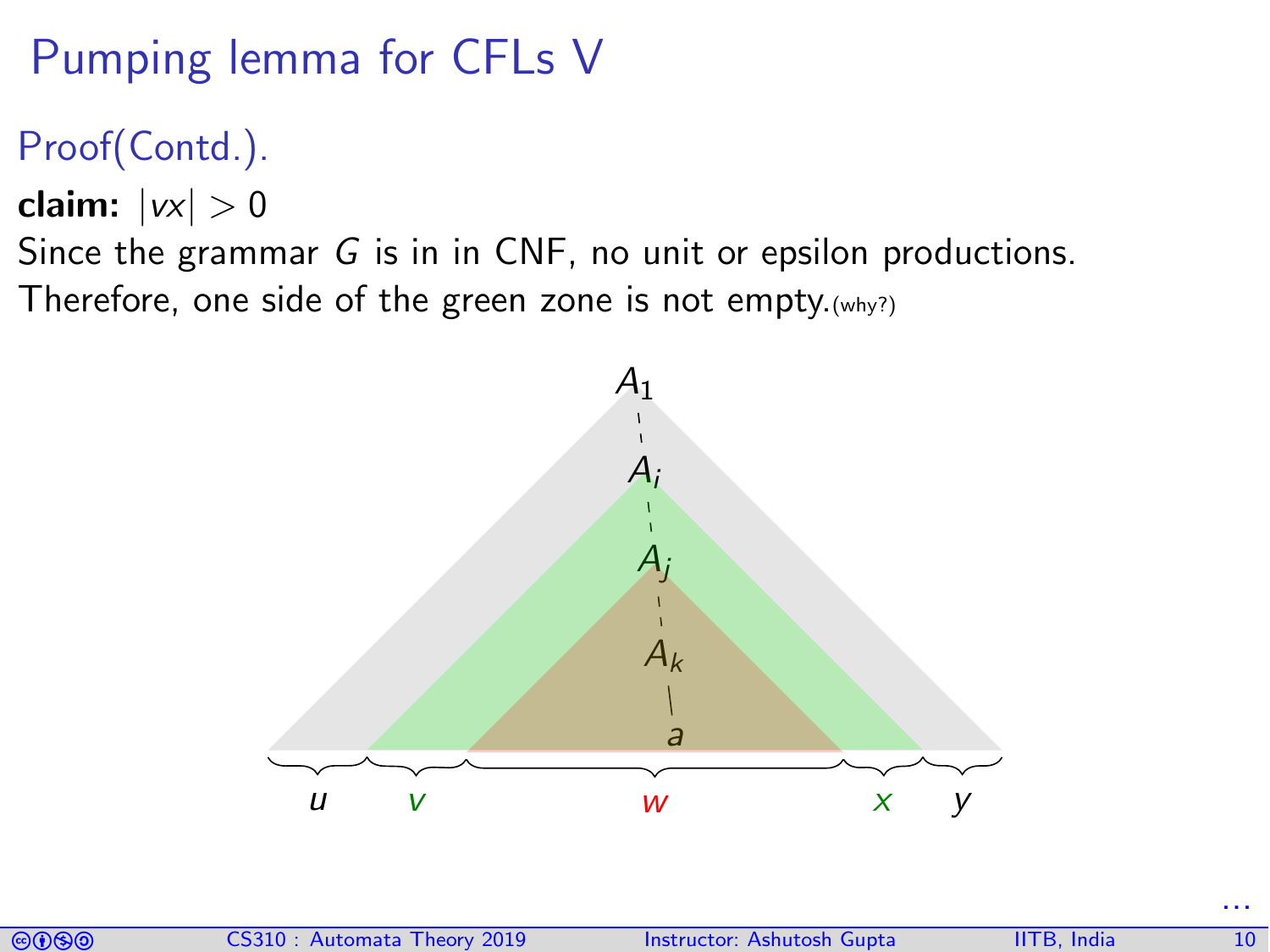## Pumping lemma for CFLs VI Proof(Contd.).

**claim:** for each  $i\geq 0$ ,  $u v^i w x^i y \in L$ 

 $uvvwxxy \in L$  because of the following parse tree.



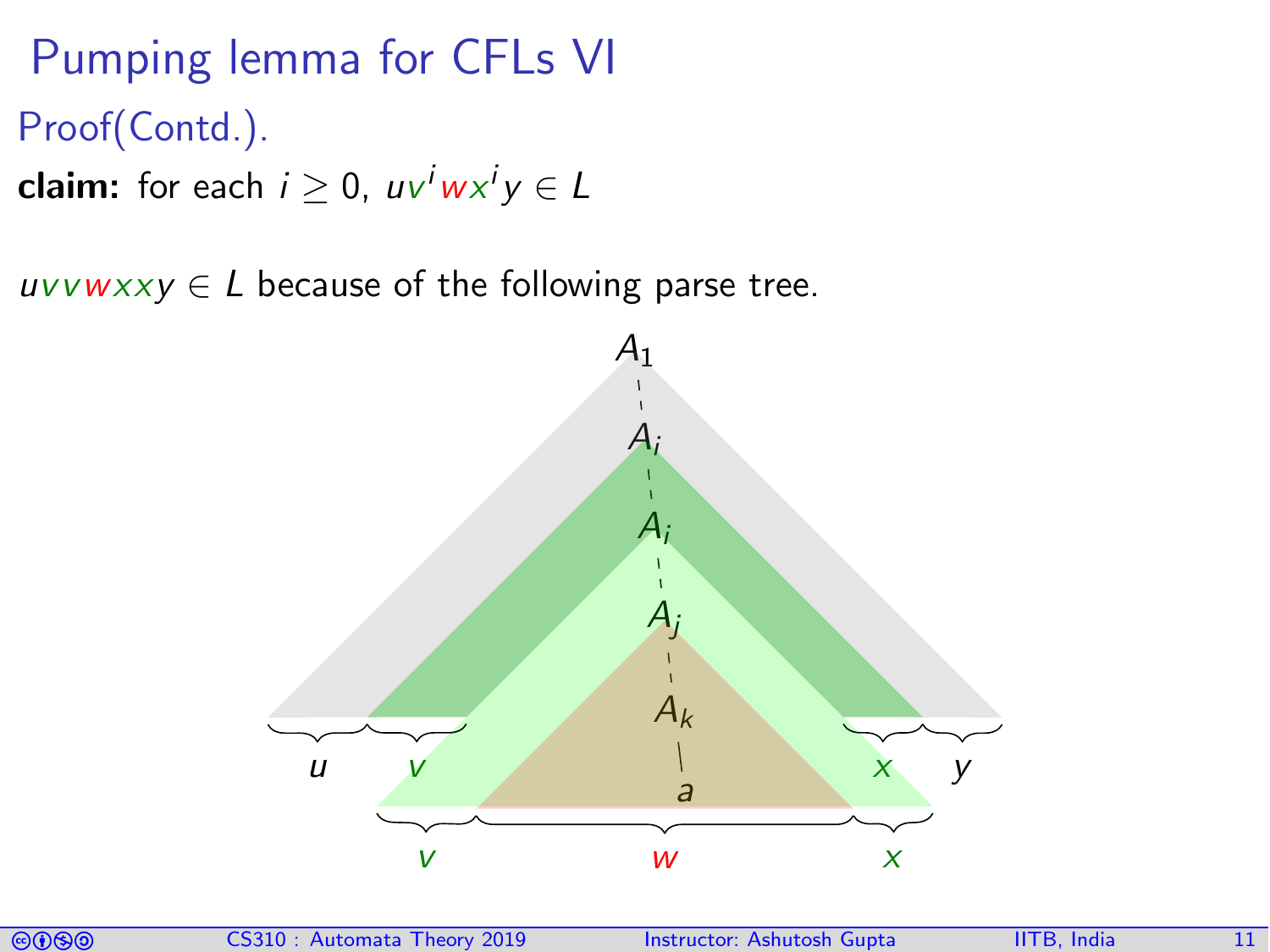## Pumping lemma for CFLs VII

Proof(Contd.).

 $uwy \in L$  because of the following parse tree.



Following the above examples, we can construct a parse tree for each *i*. П

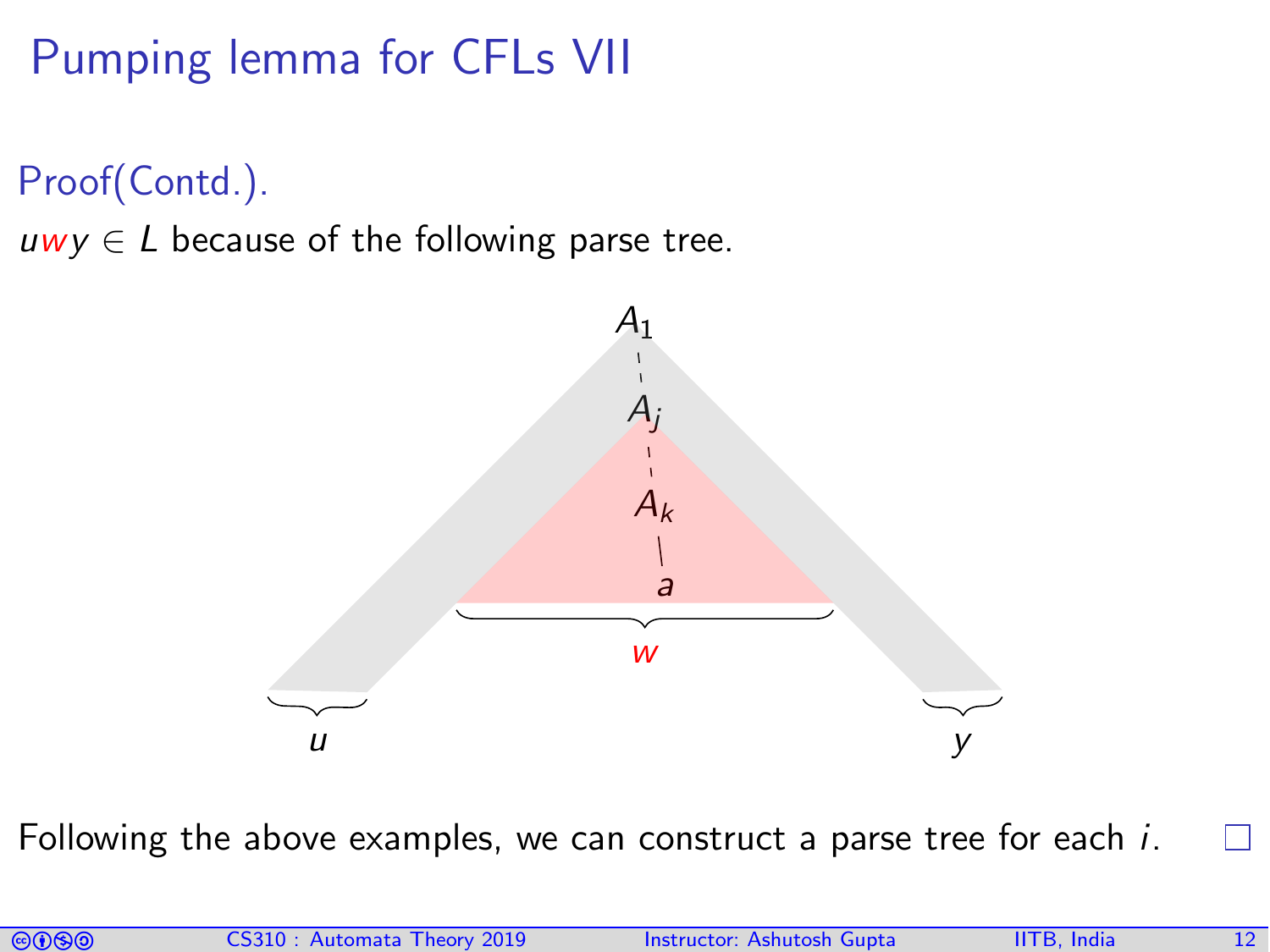#### Contrapositive of the pumping lemma for CFLs

#### Theorem 20.3

A language L is not a CFL, if for each n there is a  $z \in L$  such that  $|z| \ge n$ , and for each breakup of  $z = uvwxy$ , if

- 1.  $|vwx| \leq n$  and
- 2.  $|vx| > 0$ ,

then there is a  $k \geq 0$  such that  $u v^k w x^k y \notin L$ .

Very similar structure as RL pumping lemma.

We use the theorem to show that languages are not CFLs.

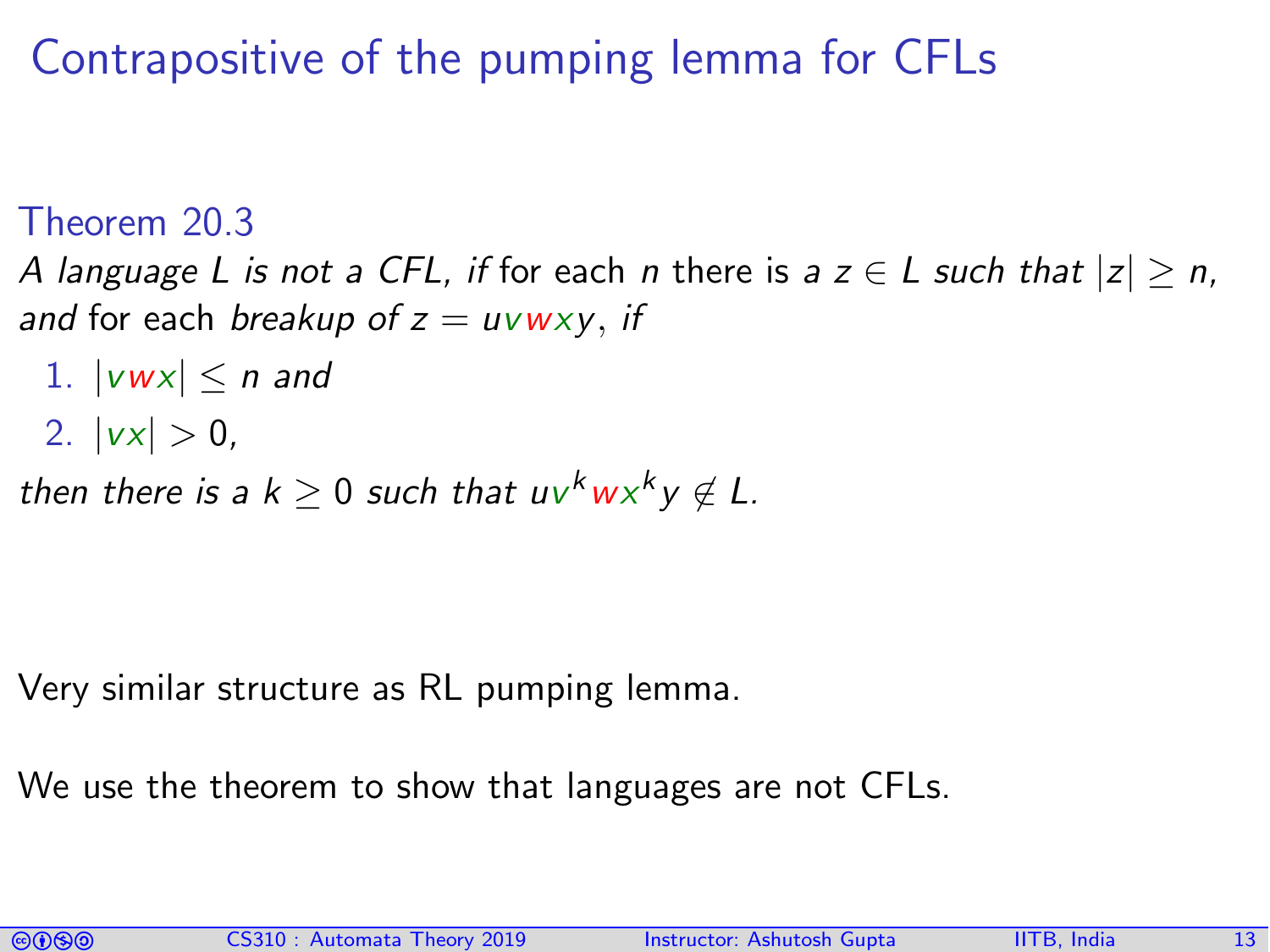## Example 1: using pumping lemma

Example 20.2

Consider language  $L = \{0^n 1^n 2^n | n \ge 1\}$ .

- For each n, choose  $z = uvwxy = 0^n1^n2^n \in L$ .
- consider all the subwords  $vwx$  of  $0^n1^n2^n$  such that  $|vwx| \le n$ .
- $V$ WX can not have both 0 or 2.(why?) Wlog, assume vwx has no 2.

$$
\underbrace{0\ldots\ldots01\ldots}_{u\ldots v_{\text{wx}}\ldots 12\ldots12}_{y}
$$

 $\triangleright$  consider all splits of vwx such that  $|vx| > 0$ .

In all splits, the length of either 0s or 1s will not be n in uwy.  $(why?)$ Therefore, uwy  $\notin$  L. (why?)

Therefore, L is not CFL.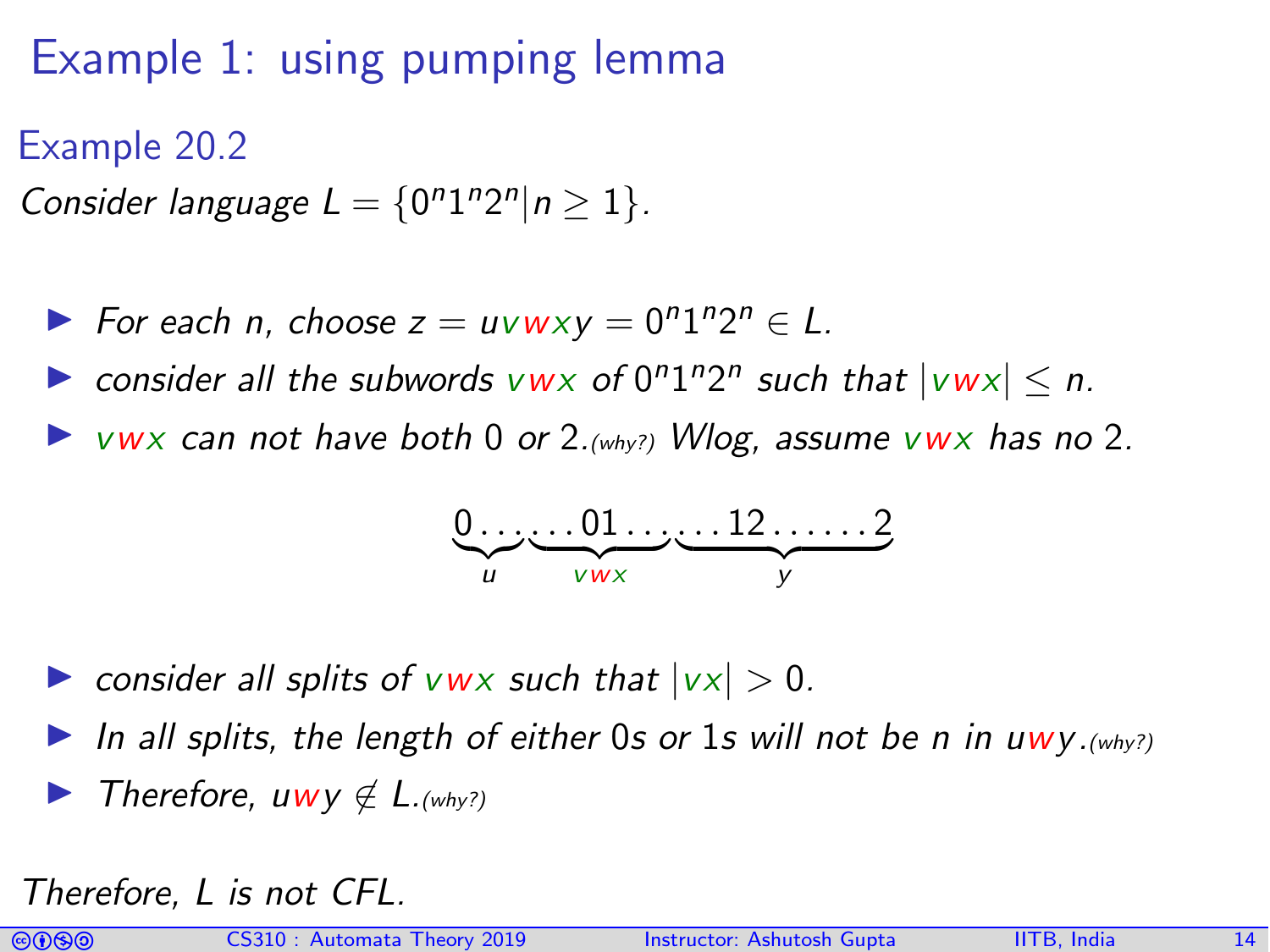## Example 2: using pumping lemma

#### Example 20.3

Consider language  $L = \{0^n 1^m 2^n 3^m | n \ge 1\}.$ 

For each n, choose  $z = uvwxy = 0^n1^n2^n3^n \in L$ .

consider all the subwords  $vwx$  of  $0^n1^n2^n3^n$  such that  $|vwx| \le n$ .

 $\triangleright$  vwx can not have more than two symbols. (why?)

I There are three cases



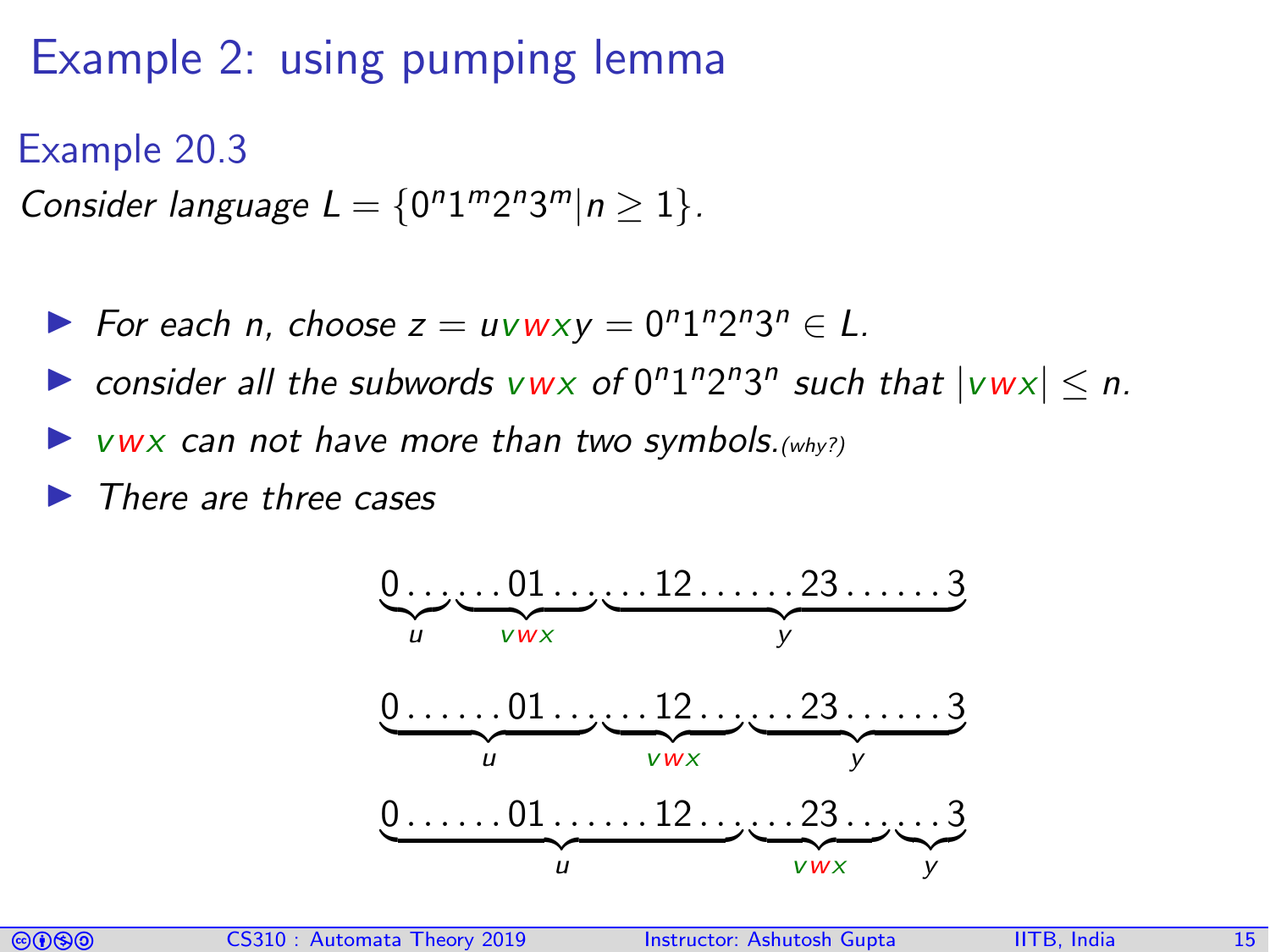## Example 2: using pumping lemma II

- Now consider all splits of vwx such that  $|vx| > 0$ .
- In all splits, the length of one of 0s, 1s, 2s, or 3s will not be  $n$  in  $uwy$  and the length of the counterpart 2s, 3s, 0s, or 1s will be *n* respectively.  $(why?)$ Length should match with he counterpart
- Therefore,  $uv^0wx^0y \notin L_{.(why?)}$
- Therefore, L is not CFL.

Exercise 20.3  $I_s L = \{0^n 1^m 2^m 3^n | n \ge 1\}$  CFL?

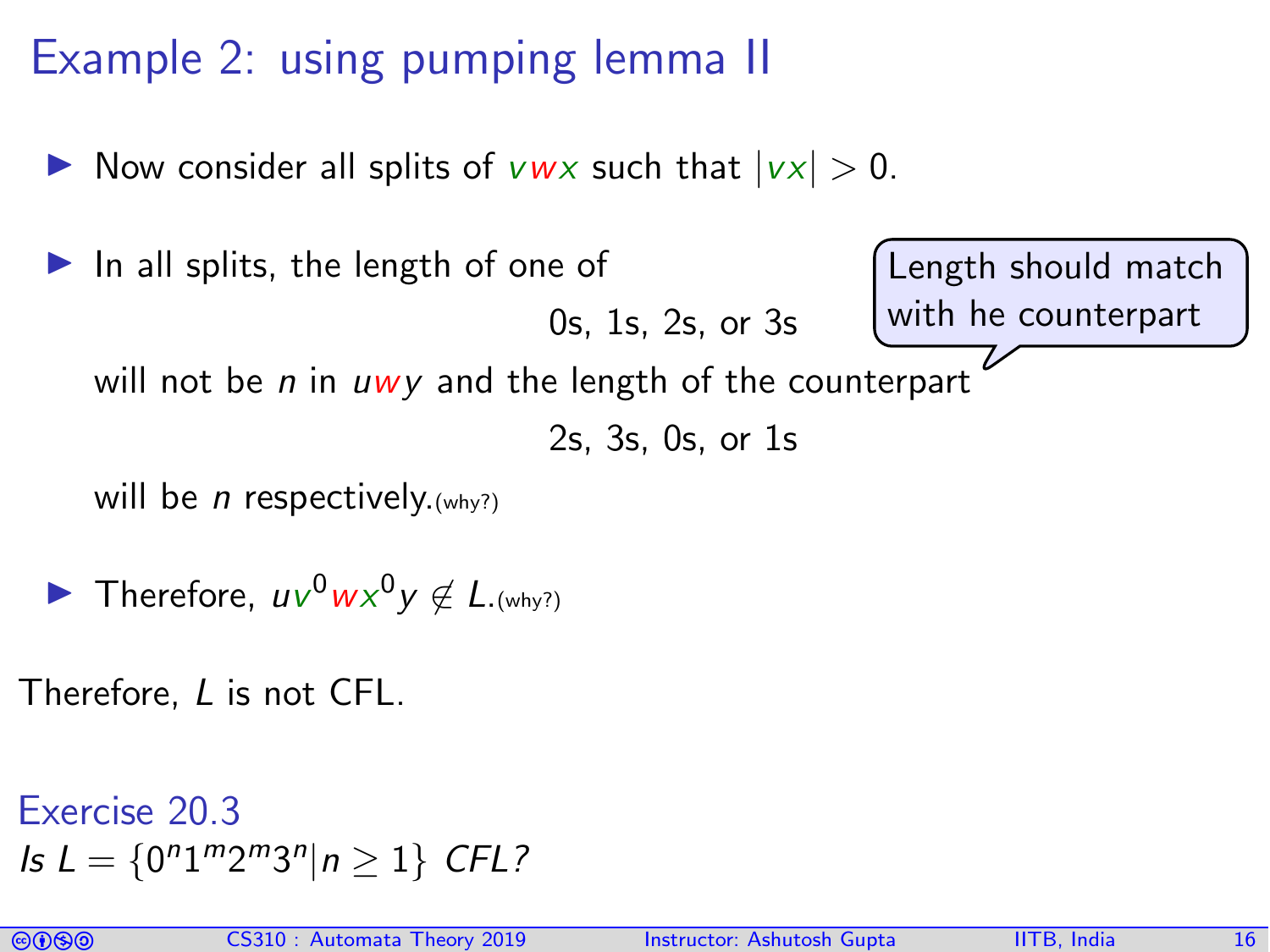## Example 3: using pumping lemma

Example 20.4

Consider language  $L = \{ww|w \in \{0,1\}^*\}.$ 

For each n, choose  $z = uvwxy = 0^n1^n0^n1^n \in L$ .

► consider subwords  $vw \times o f 0^n 1^n 0^n 1^n$  such that  $|vw \times| \le n$  and  $|vx| > 0$